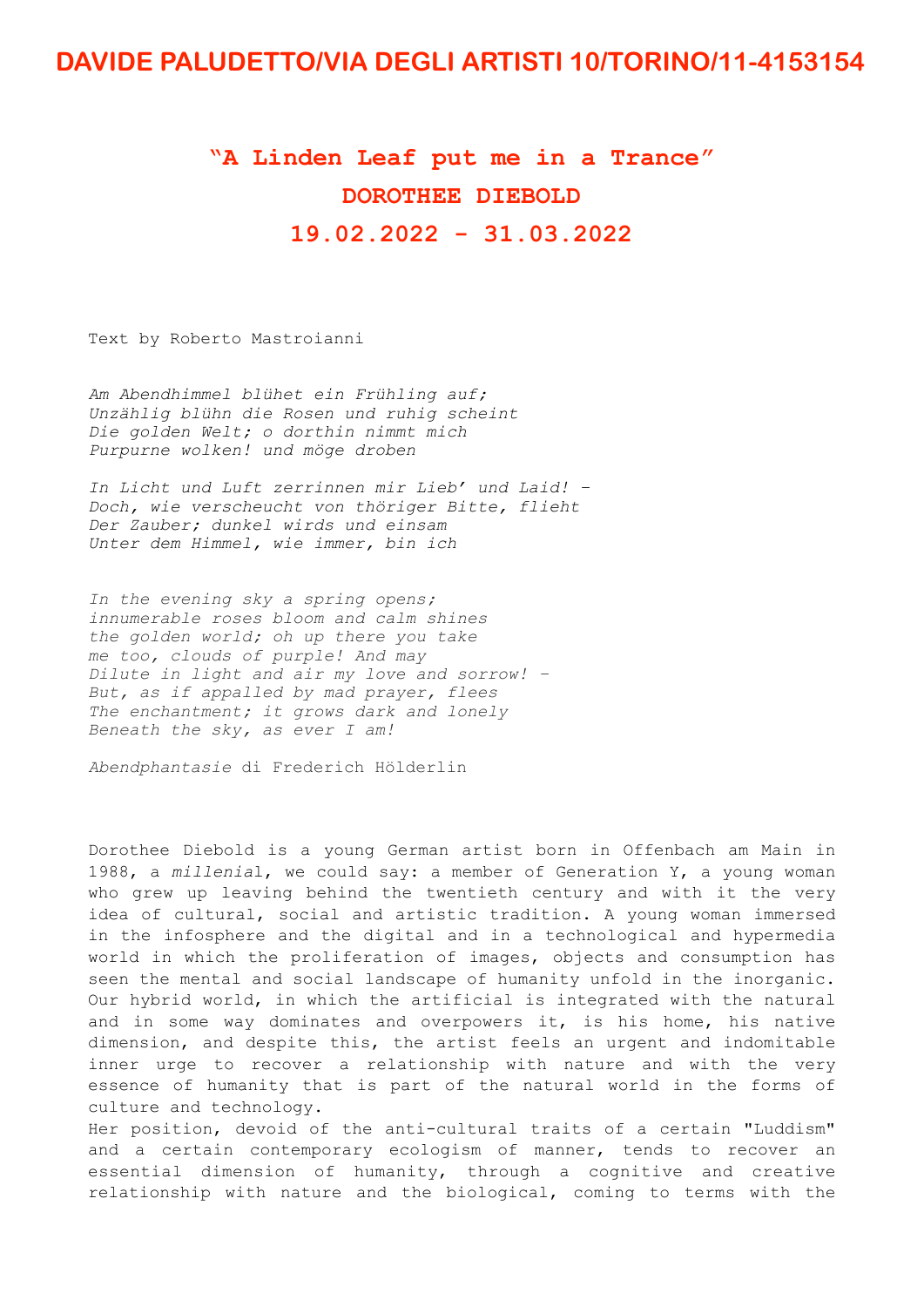artificial landscapes typical of late modernity, in which she grew up, and with the specifically cultural and artificial dimension of the human. Starting from an instinctive refusal of that distinction dear to Umberto Eco between apocalyptic and integrated, that is to say between the emphatic and enthusiastic adhesion to techno-scientific development or its polemical negation, Dorothee assumes a third position with respect to the nature-technology relationship: that of listening, researching and investigating the essential onto-anthropological condition of the human being, carrying out an artistic research aimed at understanding the relationship between man and nature and its configuration in late globalized and technological modernity.

This questioning on the condition and the place of man in the world, pushes the artist to articulate a reflection on the natural-artificial binomial and on the forms of the interior and exterior landscape, in an attempt to answer a fundamental question: how is it possible in contemporary life to live harmoniously with nature, giving space to the spiritual and intimate dimension, specifically human.

The answer unfolds with a gentle and profound power, recovering a *poetic Stimmung* with eminently German traits, which reminds us of Hölderlin and Rilke, which becomes an effective and emotional tone that allows us to articulate a look at the forms and their transformation in relation to color and gesture typical of conceptual abstraction. We are therefore witnessing the appearance of works of art which, forcing the distinction between two- and three-dimensionality, give shape to sculptural paintings and pictorial sculptures that recover the colors and shapes of natural patterns, which are organized in a visual stream of consciousness, giving life to paintings capable of presenting themselves as images of an exterior landscape at the same time as an interior one. This flow of forms and matter gives back in a plastic way biomorphisms that become representation of the common element between interiority and exteriority and of the co-participation of humanity and world. There is a cultural trait, typically romantic and Germanic, in this passion for the essential structures of reality that are returned in signs and gestures fluid and articulated, in order to give shape to images that are presented as pictorial snapshots of that 'élan vital Bergsonian, in which we are immersed and which we are part of as living.

The natural patterns in their recursiveness become the background for pictorial interventions with a strong materiality, which create an articulated visual device capable of questioning the intimacy of the user, while the biomorphisms, taking up the backgrounds and tones kept and gentle paintings emerge in space giving rise to light and floating sculptures. The works, obtained through tricks and technical processes that imitate or replace the natural phenomenon, are made with bright colors and shades with a strong reference to the decoration, thus giving life to representative forms of the essential structures of reality and allusive to the spiritual dimension.

Nature is thus told in an aniconic way by Dorothee in a perfect synthesis between her existential approach and her romantic gaze and the languages of a contemporaneity accustomed to fractals, pixels and abstract images. There is a tension towards decoration in the research of this young German artist that recalls the figurations of Matisse, capable of restoring the deep structure of nature through the serial representation